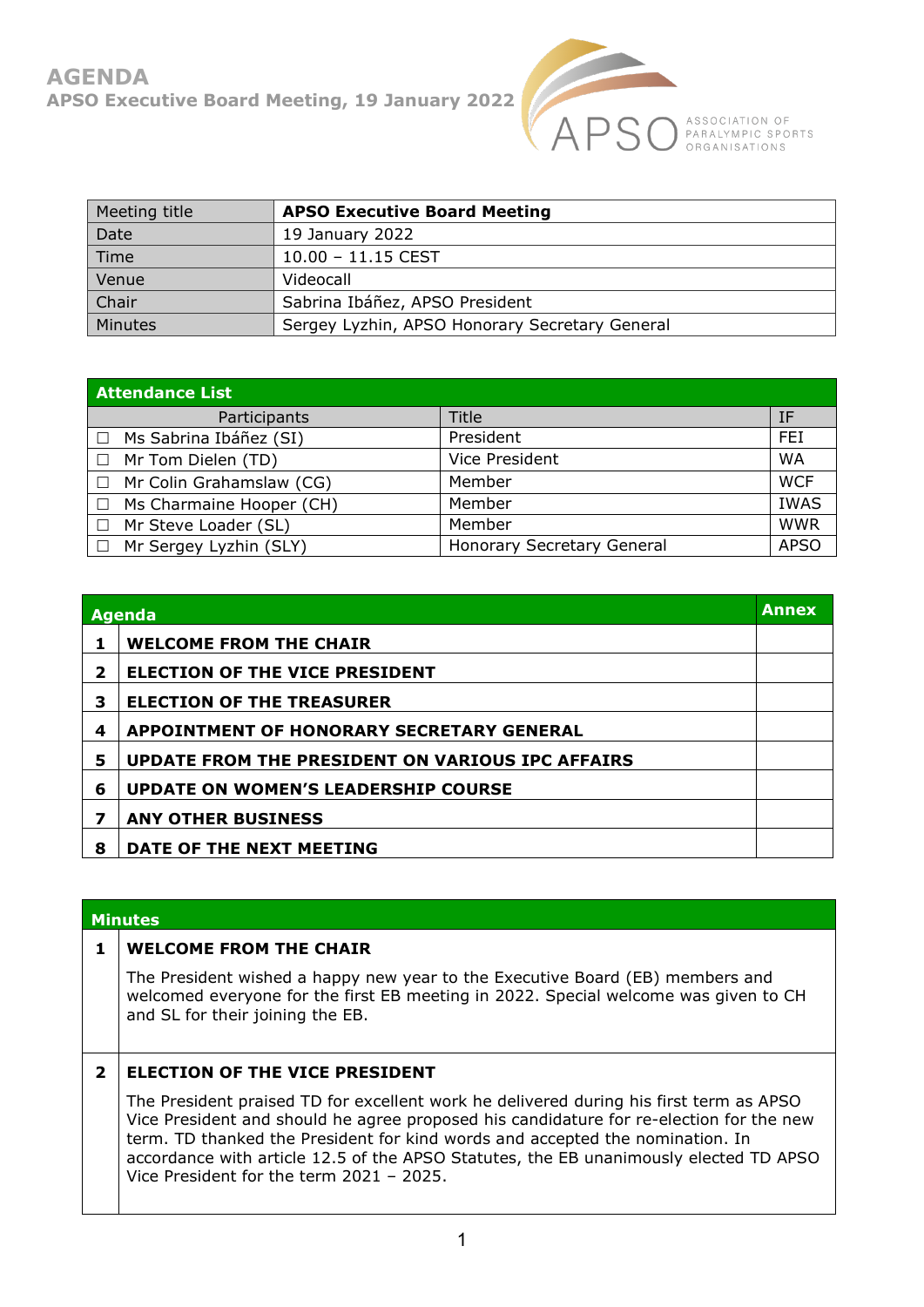

ASSOCIATION OF<br>PARALYMPIC SPORTS<br>ORGANISATIONS

| 3 | <b>ELECTION OF THE TREASURER</b>                                                                                                                                                                                                                                                                                                                                                                                                                                                                                                                                                                                                                                                                                                                       |
|---|--------------------------------------------------------------------------------------------------------------------------------------------------------------------------------------------------------------------------------------------------------------------------------------------------------------------------------------------------------------------------------------------------------------------------------------------------------------------------------------------------------------------------------------------------------------------------------------------------------------------------------------------------------------------------------------------------------------------------------------------------------|
|   | The President noted a very good job delivered by former APSO Treasurer Henk van Aller.<br>That duty was assigned to him for the initial term of the APSO EB in order to overview all<br>the financial matters of APSO for the period when the APSO Secretariat was not<br>thoroughly established. The position of treasurer was never formally entrenched into the<br>APSO Statutes and remained an ad hoc responsibility for one of the APSO EB members.<br>With the most recent amendments to the APSO Statutes and introduction of the Honorary<br>Secretary General position, who now would be responsible for overseeing the financial<br>matters, it was proposed not to elect the APSO Treasurer. The EB unanimously agreed to<br>the proposal. |
|   | TD noted that with departure of Henk van Aller the APSO required another EB member to<br>serve along with himself as co-signatory for bank transactions. With due respect to<br>different time zones of the EB members and for the sake of efficiency, it was decided to<br>appoint SI as a co-signatory for APSO financial transactions. It was TD to liaise with the<br>bank accordingly.                                                                                                                                                                                                                                                                                                                                                            |
| 4 | <b>APPOINTMENT OF HONORARY SECRETARY GENERAL</b>                                                                                                                                                                                                                                                                                                                                                                                                                                                                                                                                                                                                                                                                                                       |
|   | In continuation to all the work had been done to date by SLY for APSO, the President<br>proposed to appoint him to the newly created position of the APSO Honorary Secretary<br>General. The EB unanimously agreed to the proposal, SLY was appointed APSO Honorary<br>Secretary General.                                                                                                                                                                                                                                                                                                                                                                                                                                                              |
| 5 | <b>UPDATE FROM THE PRESIDENT ON VARIOUS IPC AFFAIRS</b>                                                                                                                                                                                                                                                                                                                                                                                                                                                                                                                                                                                                                                                                                                |
|   | The President informed the EB members that since the APSO creation, the relationships<br>between the association and the IPC were regulated by the agreement signed by both<br>parties in 2018. Based on the agreement's quadrennial review cycle it was necessary to<br>renew the agreement with the IPC in 2022.                                                                                                                                                                                                                                                                                                                                                                                                                                     |
|   | She also informed the EB members that she drew special attention of the IPC President to<br>the necessity of thorough and transparent communication with the International<br>Federations (IFs) in regard to such vital subjects as forming the program and defining the<br>athletes' quota for the future Paralympic Games (PG).                                                                                                                                                                                                                                                                                                                                                                                                                      |
|   | Some EB members had faced serious challenges in communication with the IPC recently<br>with many emails remained unanswered. The President had informed the IPC President<br>that there was a growing concern following the recent departures of a number of the IPC<br>senior and mid-senior executives prior and after the Tokyo 2020 Paralympic Games - that<br>there was a lack of continuity within the IPC headquarters.                                                                                                                                                                                                                                                                                                                         |
| 6 | <b>UPDATE ON WOMEN'S LEADERSHIP COURSE</b>                                                                                                                                                                                                                                                                                                                                                                                                                                                                                                                                                                                                                                                                                                             |
|   | SLY informed the EB that APSO members managed to select 30 women from within their<br>sports to date for the online leadership course "Women Lead Sports" (WLS). With APSO's<br>contractual obligation to provide a total of at least 40 participants to the course there still<br>was a process of participants' selection within certain IFs. Beyond that an opportunity to<br>take part in the WLS was also provided to the IPC, however due to logistic complications<br>no registrations were received from the IPC/NPCs.                                                                                                                                                                                                                         |
|   | The first group of 19 women from APSO members had already received their course<br>materials and was preparing to their first online session scheduled for 27 January 2022.<br>The second group was still in the process of formation with the first online session<br>scheduled for 14 February 2022.                                                                                                                                                                                                                                                                                                                                                                                                                                                 |